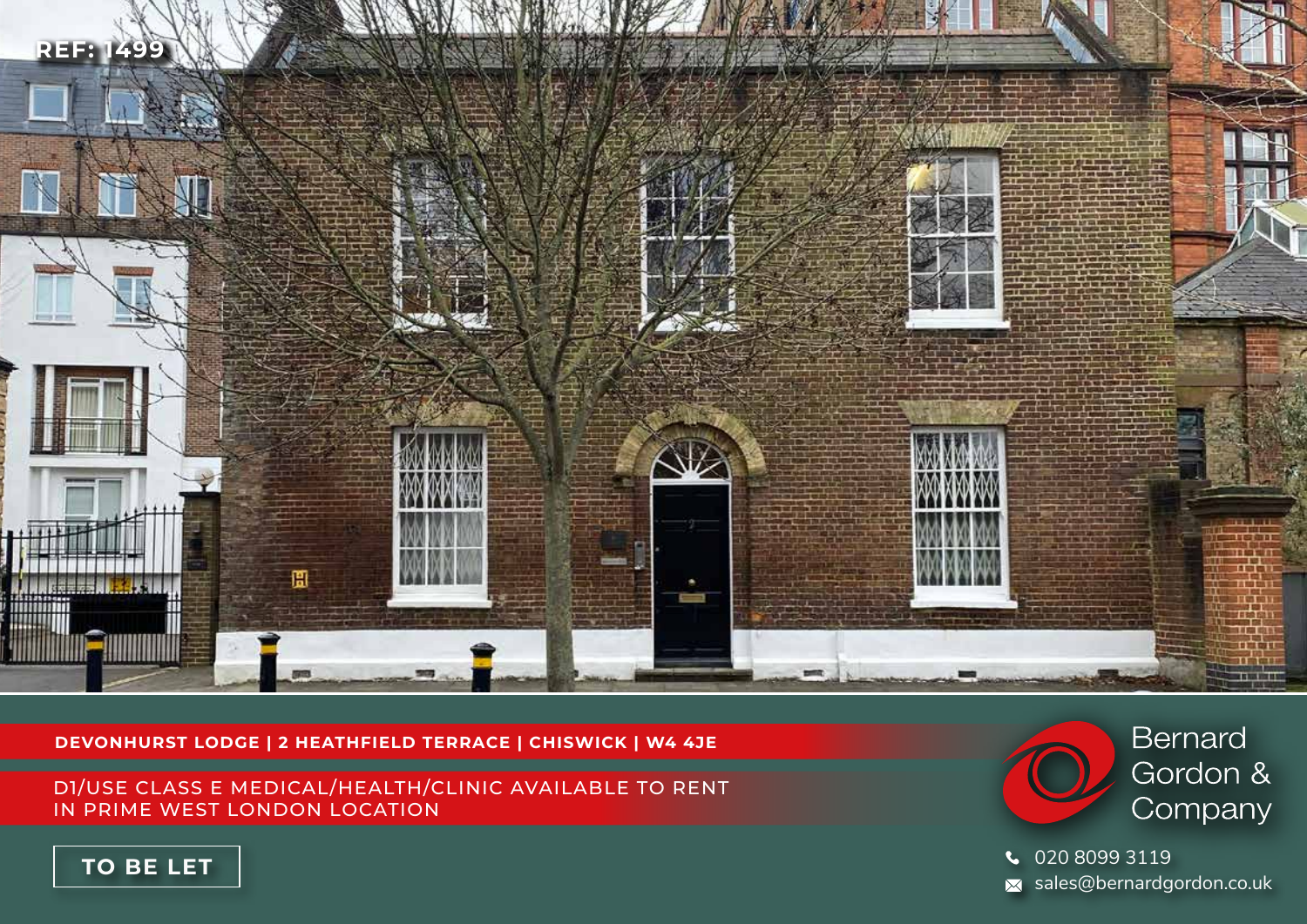## **OVERVIEW**

Entire ground floor medical unit available comprising approx. 1,019 sq ft (94.7m2) GIA.

Use class E ideal for continued medical use.

Immediately opposite Chiswick High Road and Turnham Green.

Within a few minutes' walk to Chiswick Park and Turnham Green Tube Stations.

To be let on a new under-lease for a term to be agreed.

Offers invited in the region of £40,000 pax.

Subject to contract.









**020 8099 3119 sales@bernardgordon.co.uk**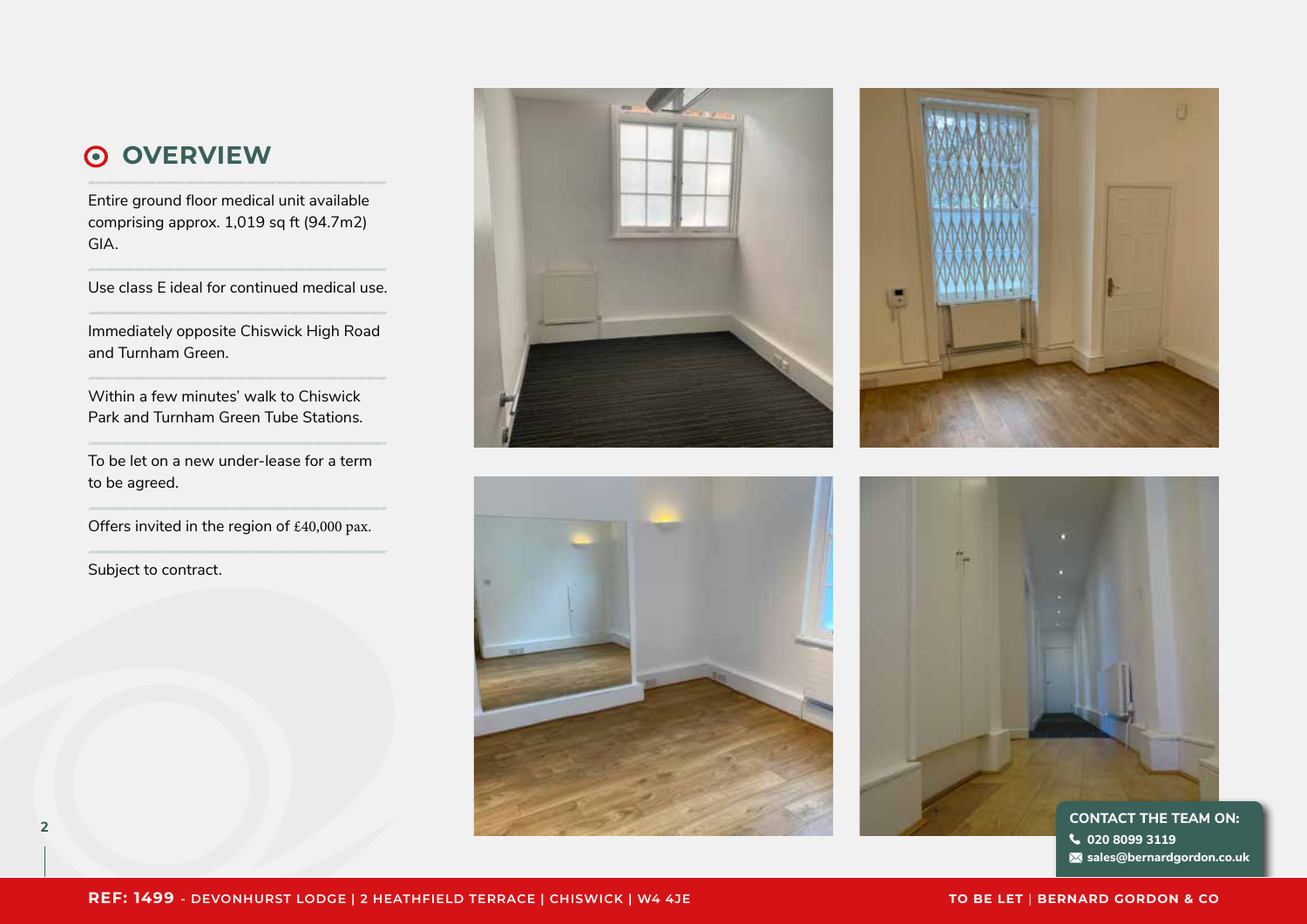#### **LOCATION**  $\odot$

Chiswick is a prime, affluent location in the heart of West London. It is a desirable suburb with attractive period and modern properties, vast greenery as well as a vibrant mix of shops, restaurants and other amenities. Devonhurst Lodge is situated at the junction of Heathfield Terrace and Barley Mow Passage. Chiswick High Road is directly opposite, which comprises a diverse range of shops and restaurants including Waitrose, Starbucks, Boots and Michelin Starred 'Hedone' Restaurant. It is adjacent to Turnham Green and within a short walk to both Chiswick Park and Turnham Green Underground Stations (District Line), access to the West End and City within 30 minutes.





#### **THE PROPERTY**  $\odot$

The property forms the frontage of a residential block situated on Heathfield Terrace and overlooks Turnham Green. The ground floor accommodation is available to let with vacant possession. Formerly used for medical purposes, the ground floor provides 1x gym/rehab room, 4x treatment rooms, plus a waiting area. There is a WC and a kitchen point already installed.

The front entrance is to be shared with a Hair Transpant Clinic who will be occupying the 1st floor accommodation.

Access is also available through the main gates at the side of the property.

**Gross internal floor area of ground floor approx. 1,019 sq ft (94.7 M²).**

**<sup>3</sup> CONTACT THE TEAM ON: 020 8099 3119 sales@bernardgordon.co.uk**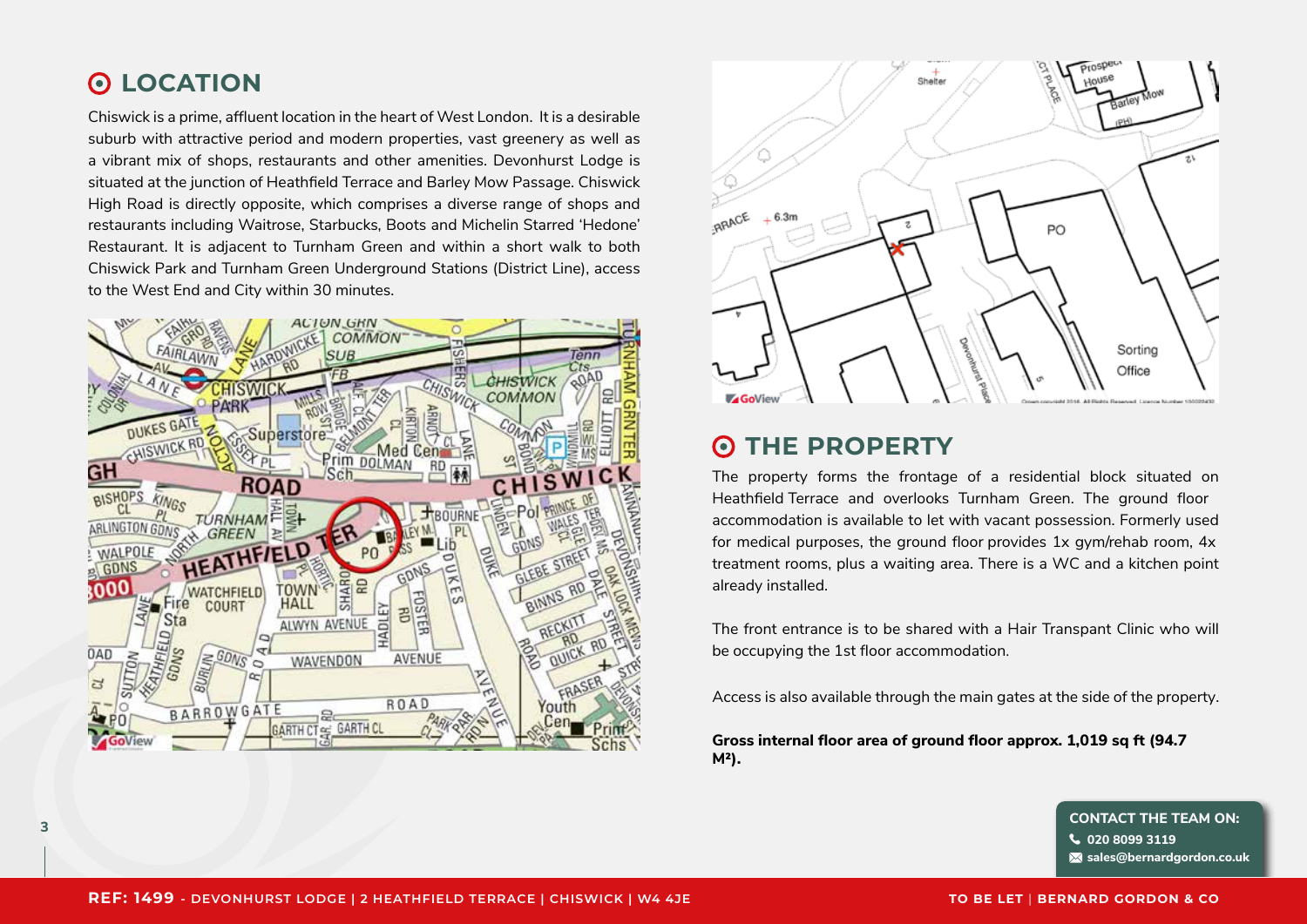

## **O PLANNING**

I am advised the property enjoys use class E.

**EPC**

Band E.

## **RATING**

**TRA** 

## **O**VAT

I am advised the property is not elected for VAT purposes.

## **RENT**

Offers invited in the region of £40,000 pax.

# **LEASE**

New under-lease for a term to be agreed.

# **Q** COSTS

Each party to be responsible for their own legal and professional costs.

# **O HOLDING DEPOSIT**

Tenants wishing to secure this property will be required to pay a holding deposit to Bernard Gordon & Co of £3000. This deposit is not refundable except if the landlord withdraws or clear title cannot be proved (or suitable indemnity cannot be provided). In addition the holding deposit is not refundable in the event that a prospective tenant fails to exchange/complete after a reasonable period following the submission of the legal documentation or if the tenant does not exchange/complete on or before set/agreed deadlines for exchange/completion. This deposit is held in our clients account until completion.



**<sup>4</sup> CONTACT THE TEAM ON: 020 8099 3119 sales@bernardgordon.co.uk**